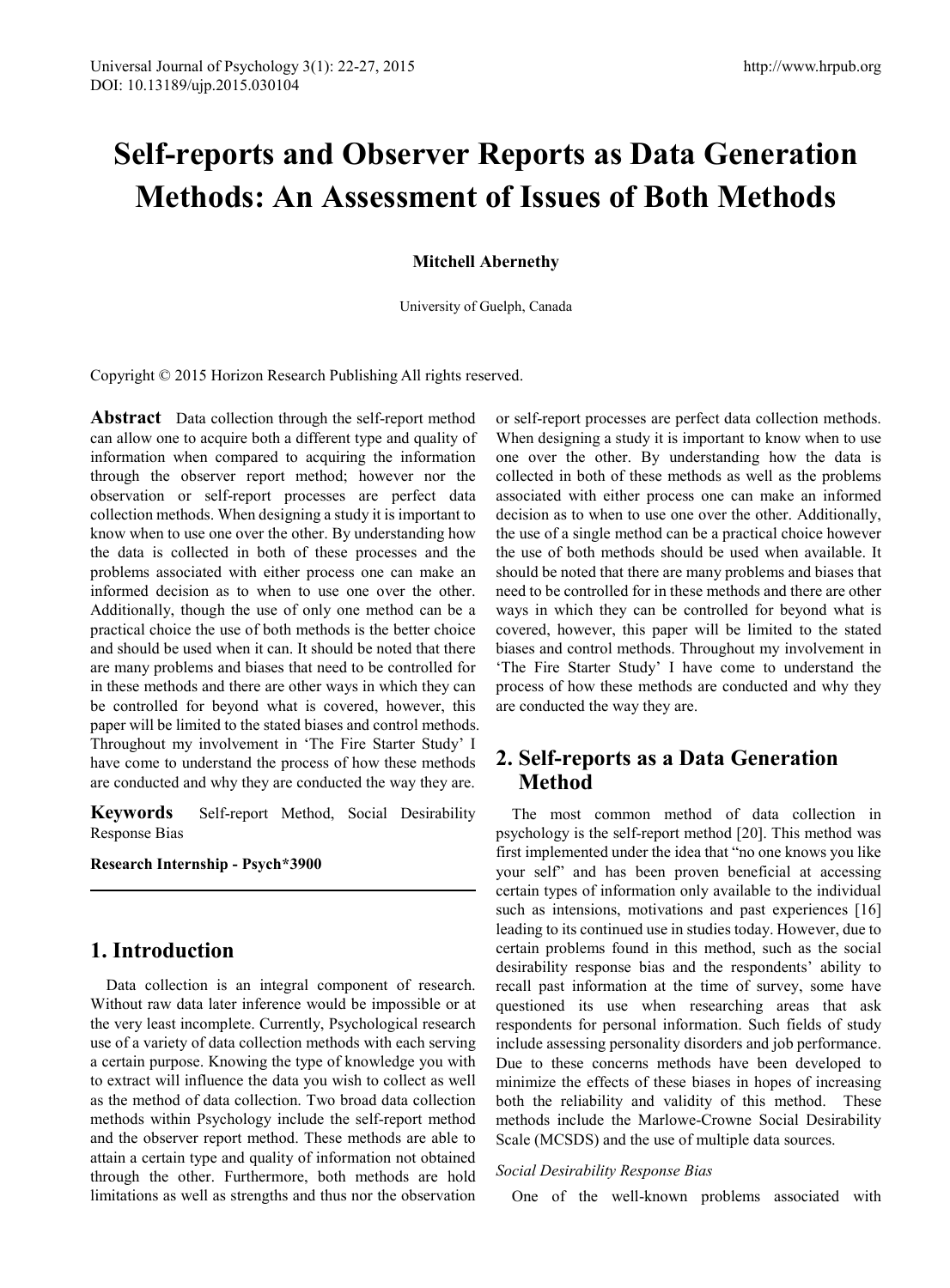self-reports is the social desirability response bias. Social desirability bias is a response bias that refers to the tendency for respondents to present themselves in a way that is untrue and projects a favorable image to the researcher [7]. Some believe this is a conscious effort. Holtgraves [7] found a positive relationship between the degree to which one is concerned about the impression their response presents to researchers and the level of consideration taken when presenting their answers; suggesting that respondents, when asked a question, selectively retrieve information which will present them in a positive light to the researcher. A study conducted by Adams, Soumerai, Lomas and Ross-Degnam [1] give support to the idea that this is a conscious decision. This study analyzed self-report bias in adherence to guidelines in the workplace. It was found that, "the increasing reliance on self-reports as a measure of quality of care appears to produce gross overestimations of performance," attributing this "gross overestimation" to the, "social pressures that may promote socially desirable responses that do not reflect actual practices," [1 p.190]. Some examples of such social pressures include fear of inadequacy, malpractice litigation and an over branching fear of losing one's job. When participants are aware of such pressures they give the socially desirable answer in order to avoid the possible punishments associated with giving an accurate account of their behavior.

Because of this researchers need to be aware of such a factor in order to attain accurate information from their respondents. There are ways to quantify this bias such as the MCSDS and the use of this scale in tandem with a focal scale has been proven effective at controlling for this bias, as it will be discussed later on.

#### *Errors in Memory*

Not only can information given by a respondent on a self-report measure be distorted voluntarily, such was the case for social desirability bias, self-reported information can be distorted involuntarily through memory errors. This should be taken into account when assessing the validity of retrospective data.

Benefits of surveying a respondent's past is that it allows researchers to trace, in a relatively fast and inexpensive way compared to longitudinal studies, long distances of time [13]. However some believe that memory is reconstructions of past events and this process is not immune to error [23]. Hence memory errors can be seen as the inability to properly reconstruct a memory. This may result in the creation and presentation of an artificial sequence of events when one is asked to recall events from their past [13]. As a result researchers should take into consideration the time elapsed between the event and the time of questioning when asking respondents to report on past events. Additionally, even when respondents are trying to accurately report on information from their past, this self-report is still subject to inaccuracy [20]. When applying this knowledge to 'The Fire Starter Study' it is easily understood that by having the

participants fill out the self-report survey in between trials, as opposed to reporting on all trials when the study was completed, was to decrease possible memory errors that may have resulted from having the respondents completing the self-report fill out at a later time.

In summary, by inquiring into a respondents' past via the use of self-reports researchers are able to save resources such as time and money when compared to a conventional longitudinal study. However, doing this exposes your study to the possibility of collecting inaccurate data since respondents are not immune from making memory errors. Therefore the quality of your data becomes dependent on the respondent's ability to correctly recall information from their past.

#### *Marlowe-Crowne Social Desirability Scale*

Though self-report surveys can be distorted consciously and unconsciously it is still a widely used method to attain personal information. Thus the data received and the claims made with this data should be done with caution. What is not debated however is that distortions are a real possibility and therefore, must be taken into account in the construction of questionnaires.

To help control for the social desirability response bias researchers make use of the Marlowe-Crowne Social Desirability Scale. By the early 1960s, more than a dozen scales had been developed to measure social desirability [29]. The scale contains a set of 33 true-false items which describe acceptable yet improbable and unacceptable yet probable behaviors [10]. Those who present themselves as having the desirable yet improbable traits and deny having the unacceptable yet probable trait are identified as someone who would respond in a socially desirable manor [27]. The scales ability to identify when respondents give socially desirable answers allows it to be a good comparison tool for other studies. For example, if the focal scale and the MCSDS have a low correlation then the researchers would conclude that the respondents' scores on their scale are not biased in a socially desirable manor [12]. A study conducted by Johnson and Fredrich [10] testing the ability of the MCSDS found that, "respondents who under-reported cocaine use (i.e., tested positive but reported no use in the past year) scored higher, on average, on the CM [CMSDS] scale." [10 p.1663] supporting the claim that the MCSDS's is capable of identifying respondents who give the socially desirable answer.

To summarize, the Marlowe-Crowne Social Desirability Scale is capable of identifying respondents who respond in a socially desirable manor. By comparing the scores on this tool to a focal survey, researchers are capable of controlling for the social desirability response bias. Therefore the MCSDS should be used in self-reports when the probability for respondents to respond in a social desirability manor is high.

#### *Multisource Method*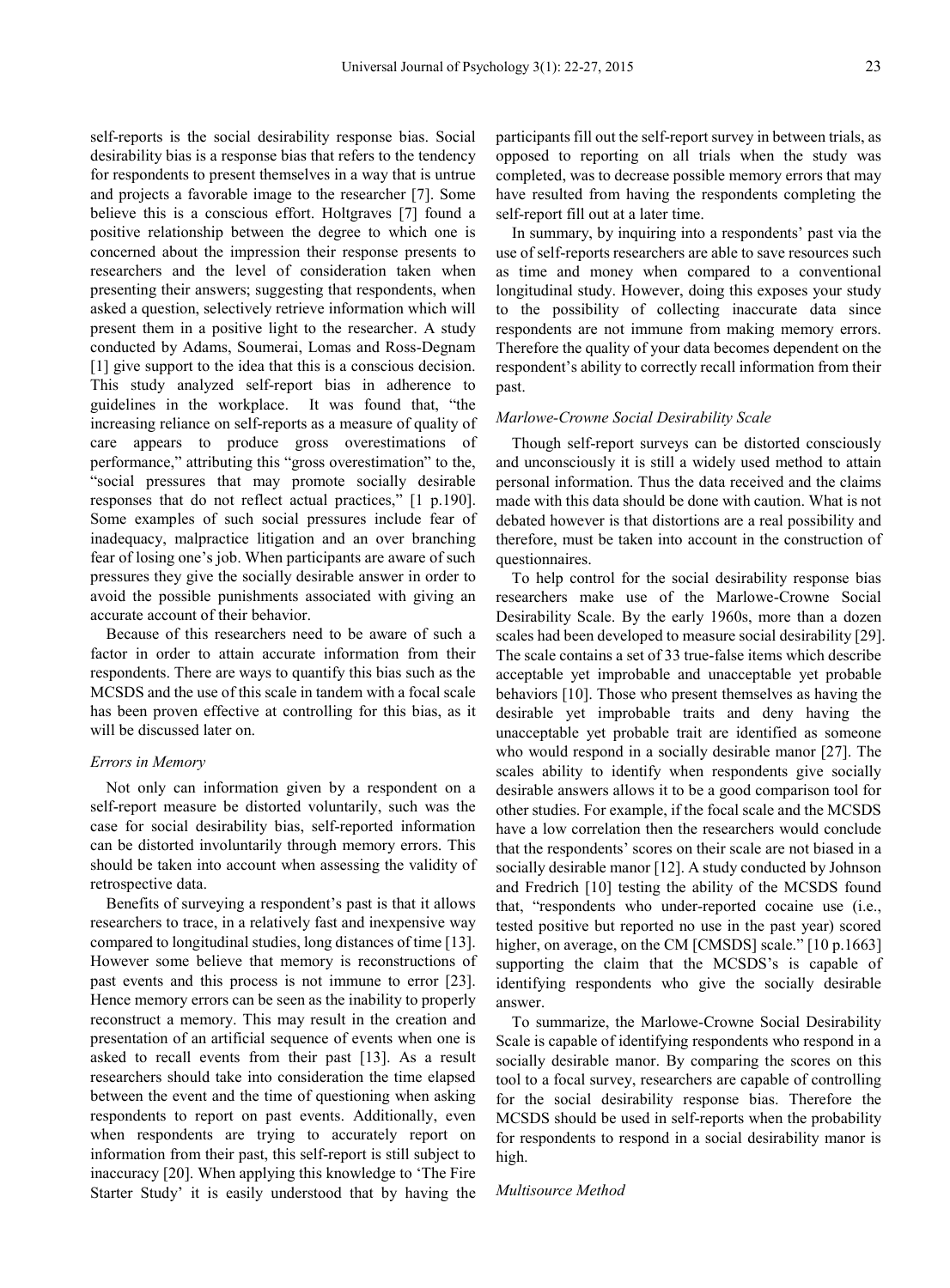A respondent's introspective ability can distort the results of the data obtained through self-reports and therefore should be controlled for in studies. To increase a study's accuracy and minimize the rate of false positives researchers can make use of the multisource method [2]. The multisource method makes use of information attained through more than one source. For example, when assessing personality effects on job performance in a workplace, researchers will draw upon information attained not only though self-reports but peers, subordinates and supervisors who have contact with that individual being assessed. It should be noted that these additional sources are a form of observer reports, a topic which will be expanded upon later in this paper.

A study conducted by Bohl [3] found that the use of multiple informants when assessing job performance in the workplace has superior results when compared to the more traditional method of information attained through only the supervisor. He supports this claim with statistics finding that 55% of respondents who use traditional systems which collect information only through the supervisor, compared to the 68% of respondents who use the 360 degree assessments which makes use of multiple sources of information, believe that their system make a difference when measuring performance results. By having multiple sources of information, researchers have an increased ability of attaining a more comprehensive account than what would have been covered by a single report [18]. Other benefits to using multiple sources methodologies include combating problems of introspection and self-report bias [19] and reducing the impact of biases and random errors [28]. The use of multisource methodologies are also found useful in the field of child psychiatric epidemiology where it is known that young children tend to provide unreliable information on their cognitive state [9].

In summary there are problems with using the self-report method as a sole study method. Through the use of multisource methodologies researchers can attain a more comprehensive account of events than using a self-report [18], increase a study's accuracy and minimize the rate of false positives [2], combating problems of introspection and self-report bias [19] and reduce the impact of biases and random errors [28]. This had led to its advocated use in job performance assessments and psychiatric epidemiology and has many applications in other fields. Therefore the multisource method is a useful tool in scientific research.

### *Self-report Summery*

The self-report method consists of an individual divulging personal information, whether that be thoughts, feelings, basic information or occurrences in their past, to a researcher who will use it for later analysis [16]. This method was founded on the idea that no one knows you like yourself and has been proven useful in many fields of study such as job performance, personality and psychiatric assessment. Information obtained through this method should be taken with caution when asking for peoples personal opinions and other personal information due to the tendency for

respondents to respond in a way which adheres to what is socially desirable instead of responding in a true and honest fashion [7]. This socially desirable responding can be identified using the Marlowe-Crowne Social Desirability Scale that, when used in tandem with the study's focal survey, can help control for respondents who respond in a socially desirable manor [10]. Additionally, even when a respondent wishes to respond in an accurate manor memory errors may consequently produce an artificial sequence of episodes, leading to a distortion in the results [13]. In order to attain a more comprehensive account of events than using the self-report method alone, researchers may gather information not only from the individual but friends, family and peers of that individual [18]. Because of the self-reports ability to collect personal (internal) information from many people in a relatively quick fashion and its ability it is no wonder this method has come to be the most common method for data collection [20].

# **3. Observer Reports as a Data Generation Method**

As previously noted another form of data collection is the observer report method. The collection of data though observations is a widely used method used by researchers to attain information, in both organizational and scientific fields, which they may not be able to receive through self-reports. There are, however, problems found within this method. Some of these problems include problems associated with inter-rater reliability and observer expectancy bias. In order to control for these problems researchers can make use of multiple coders as well as blind studies.

Observer reports have been found to attain different information than self-report studies; a difference resulting from the information available to those in either perspective. The Observers perspective is denied access to information such as motives, intension and past behaviors of an individual however its utility is based in attaining information pertaining to the performance and personality of those being observed (Strauss, 1994). Though observer reports don't consider the internal processes, it is a valid form of research. It has been used to predict of job performance in an organizational setting. A study conducted Mount, Barrick and Strauss found that, "each observer perspective accounted for significant variance beyond self-ratings for both conscientiousness and extraversion," [16 p. 277] when assessing observer ratings and self-report measures of personality factors that predict job performance. This point is echoed in a study published in the Journal of Applied Psychology assessing the construct validity of self and peer evaluations. It was found that, "peer nominations tap unique information relative to self and assessor evaluations," concluding, "peers may in fact be the most able to predict subsequent job advancement," [26 p.50]. Therefore even though observer reports may not be able to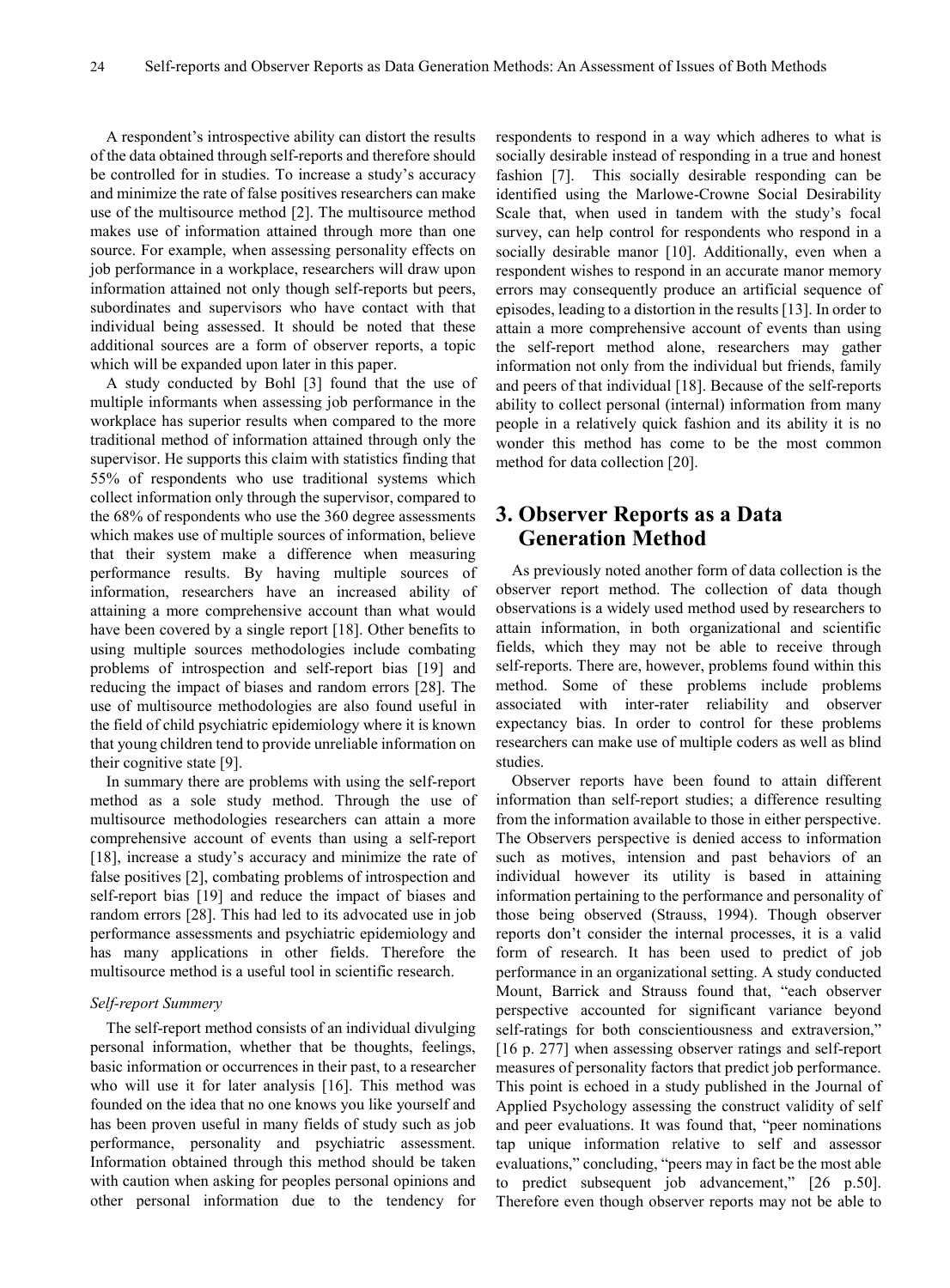attain the type of information that self-reports can about an individual, observer reports have found to be valid research method for assessing performance and personality.

#### *Inter-rater reliability and multiple observers*

In addition to an organizational workplace observer reports are used in lab oriented settings, such was the case in 'The Fire Starter Study'. Those observing watched videos of participants doing a task then recorded the observed behaviour into a form to be later used for statistical analysis. This process is known as "coding"; and is done through the use of "coders". It is common for studies that make use of coders to have multiple people coding in order to increase statistical power.

It is possible for those coding to record the observed in a way different from one another so it is important to know if those coding did so in a same or similar enough fashion. To assess this, a statistical analysis must occur to calculate inter-rater reliability. Inter-rater reliability quantifies the degree of agreement between two or more coders who make independent judgments by determining how much of the variance in the observed score is due to variance in the true scores after the variance due to measurement error between coders has been removed [6]. This is not an uncommon practice in scientific research. "Many research designs require the assessment of inter-rater reliability (IRR) to demonstrate consistency among observational ratings provided by multiple coders," [6 p.1].

As it is seen, the use of multiple observers in studies is done to increase the study's statistical power. To avoid coder bias inter-rater reliability needs to be calculated to assess the degree of agreement among the raters. This process is an important control that should be implemented in observational studies that make us of multiple coders to ensuring that those coding are doing so in a similar enough manor and can therefore control for the coders' (observer's) individual biases.

### *Observer Expectancy effects*

The coding of behavior in 'The Fire Starter Study' was done through prerecorded videos of the participants performing the task. This allowed for the controlling of possible biases that result from the interactions between those involved in the study and the participants.

A journal entry published by the Association for Psychological Science on experimenter effects and the demand characteristic found that, "experimenters demonstrably exert a variety of different, unwarranted effects on the outcome of their experiments, thus exhibiting a form of unconscious bias," [11 p.573]. Furthermore, a book by Folger and Greenburg [5] about the controversial issues in social research echoed this point when they state, "It appears experimenters can influence subject behaviours in ways so subtle (e.g. paralinguistic and kinesics cues) that the experimenters themselves may be unaware of the bias introduced by their own expectations," [5 p.130]. This type of bias is understood as experimenter bias and can be

demonstrated through the observer expectancy effect. The observer expectancy effect, as defined by the American Psychological Association, is the effect in which the researcher's belief or expectations unconsciously affects the behaviour of those which are being observed [4].

Robert Rosenthal [24] has demonstrated this effect in a laboratory setting. In his study he had two conditions. In the first condition, the maze-bright condition, a group of psychology students were told the rats they were working with were bred for intelligence and could solve a maze quickly. In the second condition, the maze-dull condition, a group of psychology students were told the rats they were working with were bred for dullness and were slow at maze solving. It was found that, "the students who had been assigned the maze-bright rats reported significantly faster learning times than those reported by the students with the maze-dull rats," [24 p.1]. In reality, the rats were standard lab rats and had not been bred for either condition. The students had not intentionally slanted the results and what was concluded from this study was that experimenters can unintentionally influence their expectancies onto their test subjects [24].

Since observer expectancy effects are apparent in studies where those observing are aware of the test condition, it should be taken into account when designing an observational study. To mitigate this bias the use of a blind procedure, which withholds critical information from those involved and/or participating in a study, can be implemented.

### *Blind Procedures*

Since Scott (the experimenter conducting the study) was in contact with the participants and was aware of the hypotheses of the study and the conditions in which the participants were in, it could be argued that he was not immune from experimenter expectancy bias and furthermore could have affected participant behaviour unknowingly. I however, as a coder for the study, was not given the participants' condition and had no interaction with the participants allowing me to not be affected by possible experimenter expectancy effects. Additionally the participants were unaware of their condition. Being that information was withheld from those participating in the study it can be seen that a blind procedure was in place.

There are three types of blind procedures: triple blind procedures, double blind procedures and single blind procedures; all of which try to control for expectancy effects. Blind procedures work by hiding critical information from certain people in the study (i.e. participants and/or researchers conducting the study) and the degree to which those people know this critical information indicates whether it is a triple, double or single blind study.

In a single blind experiment information that could introduce bias is withheld from the participant but the experimenter and observers are in possession of all information [25]. This type of experiment is still open to the observer expectancy bias since the experimenter is aware of the hypotheses of the study and the conditions in which the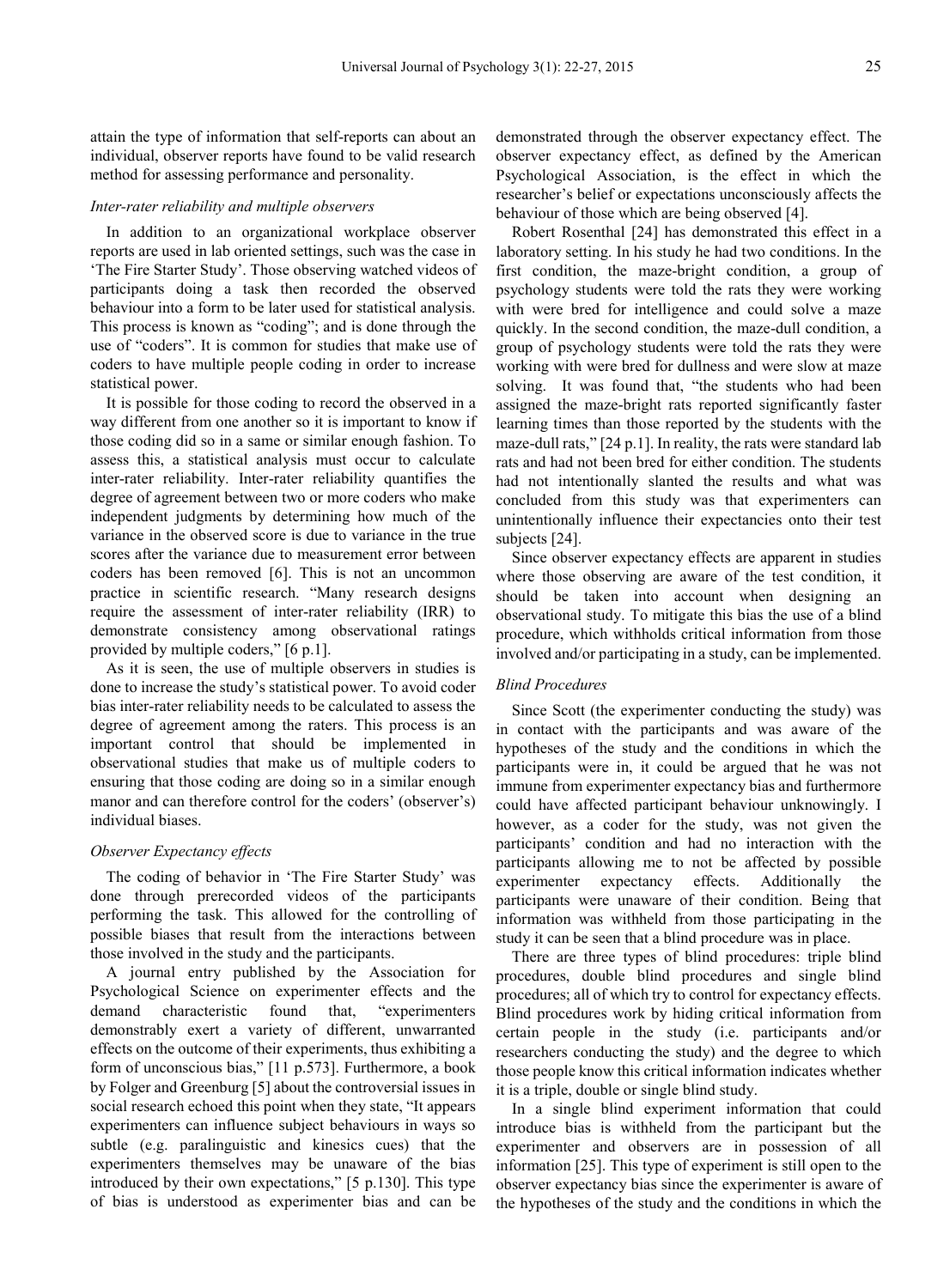participants are in. However the benefit to this method is that hypotheses are withheld from the participant [14]. It is understood that if the manipulation of the experiment is known by the participant they may alter their behaviour in accordance with the desired response therefore biasing the data [25]. Such an idea prompted the use of blind studies as they were implemented when researchers came to understand the role that participant knowledge of the study's purpose or hypotheses may play in influencing the outcome, [11]. This effect of the participant knowing key information about the manipulations of the study and acting upon this information is known as the participant expectancy bias. Therefore by implementing the single blind study one is capable of control for the participant expectancy bias but not the observer expectancy bias. This was the blind study used in the 'Fire Starter Study'.

The double blind method, in addition to withholding critical information from the participant, withholds critical information the researchers and those who interact with the participants and is therefore capable of controlling not only for participant expectancy effects but the observer expectancy bias. If this procedure is capable of controlling for both biases and achieve a higher standard of scientific rigor [14], why was it not implemented in 'The Fire Starter Study'? Simply, this procedure was avoided because it involves a more complex procedure than the single-blind method and even though those coding the participant behaviour were withheld information about the participants' condition, it was still easily identifiable. So implementing a double blind experiment may have worked in theory however it would mislead the readers on the internal validity of the study conducted. Additionally when the single-blind study is objective enough to withstand any additional biasing effects, then running a double blind study would be considered excessive and recourse consuming [25]. Nonetheless, when the potential for experimenter bias is high, then the double-blind method should be used.

Being that Scott, the experimenter conducting 'The Fire Starter Study', kept his interactions with participants to minimal level and the possibility of experimenter bias was low, implementing the single-blind study was the proper choice in order to not mislead the reader to the study's internal validity and because of its not as complex design, resource effective procedure, and its ability to control for participant expectancy effects.

#### *Observer Report Summery*

To summarize, though observers may not be able to identify the internal process such as goals, intentions and past experiences of whom they observe, observer reports have proven to be an effective tool for assessing personality and performance (Strauss, 1994). This has sanctioned its use in job performance assessment and scientific research however there are problems that need to be addressed in this method. When observers interact with their subjects unwarranted effects have been found to occur which distort the outcome of their experiments, such was demonstrated by

Rosenthal [24]. This has led to the use of blind studies, which withhold sensitive information from those conducting and/or participating in a study, to mitigate such a bias [11]. There is advocated use for multiple observers to code a study however when multiple observers are used, it is possible for those observing to report what they have observed differently from one another meaning inter-rater reliability can also pose a problem for observational studies [6]. Thus inter-rater reliability should be calculated in observational studies to assess to what degree the observers are reporting the same information. So it can be seen observer reports are a valid research method and though there may be problem in this method, as long as the proper procedures are in place, researchers will continue its use.

### **4. Final Conclusions**

To conclude, both the self-report method and the observer report method are valid collection methods used by researchers however the self-report method is more common as a result of its effective use of resources. Each method is uniquely engineered to obtain a certain type and quality of information and thus lack the ability to acquire all types of data. Having a depth of understanding pertaining to the problems associated with either method as well as how to control for such problems researchers maintain the ability to make an informed decisions as to when to use one over the other. Furthermore, it should be seen that though the use of only one method can be a practical choice, the use of both self-report and observer reports should be used in tandem. I do believe my participation in 'The Fire Starter Study' has helped my come to understand these methods on a higher level then I previously did by leaning, in depth, the problems which need to be accounted for, how to control for those problems and the process of when and how to conduct either method.

## **REFERENCES**

- [1] Adams AS, Soumerai SB, Lomas J, Ross-Degnan D. (1999).Evidence of self-report bias in assessing adherence to guidelines. Int J Qual Health Care. 1999 Jun;11(3):187-92.
- [2] Blackman, G.L., Ostrander, R., Herman, K.C. (2005). Children with ADHD and Depression: A Multisource, Multimethod Assessment of Clinical, Social, and Academic Functioning*. Journal of Attention Disorders 8: 195.*
- [3] Bohl, D. L. (1996). Mini Survey: 360 Degree Appraisals Yield Superior Results Survey Shows. *Compensation and Benefits Review, 16*.
- [4] Gerrig, R.J., Zimbardo, P.G. (2002). Psychology and Life, 16/e. Pearson Education. http://www.apa.org/research/action /glossary.aspx.
- [5] Greenburg, J., Folger, R. (1988). Ch.7 Experimenter Bias.